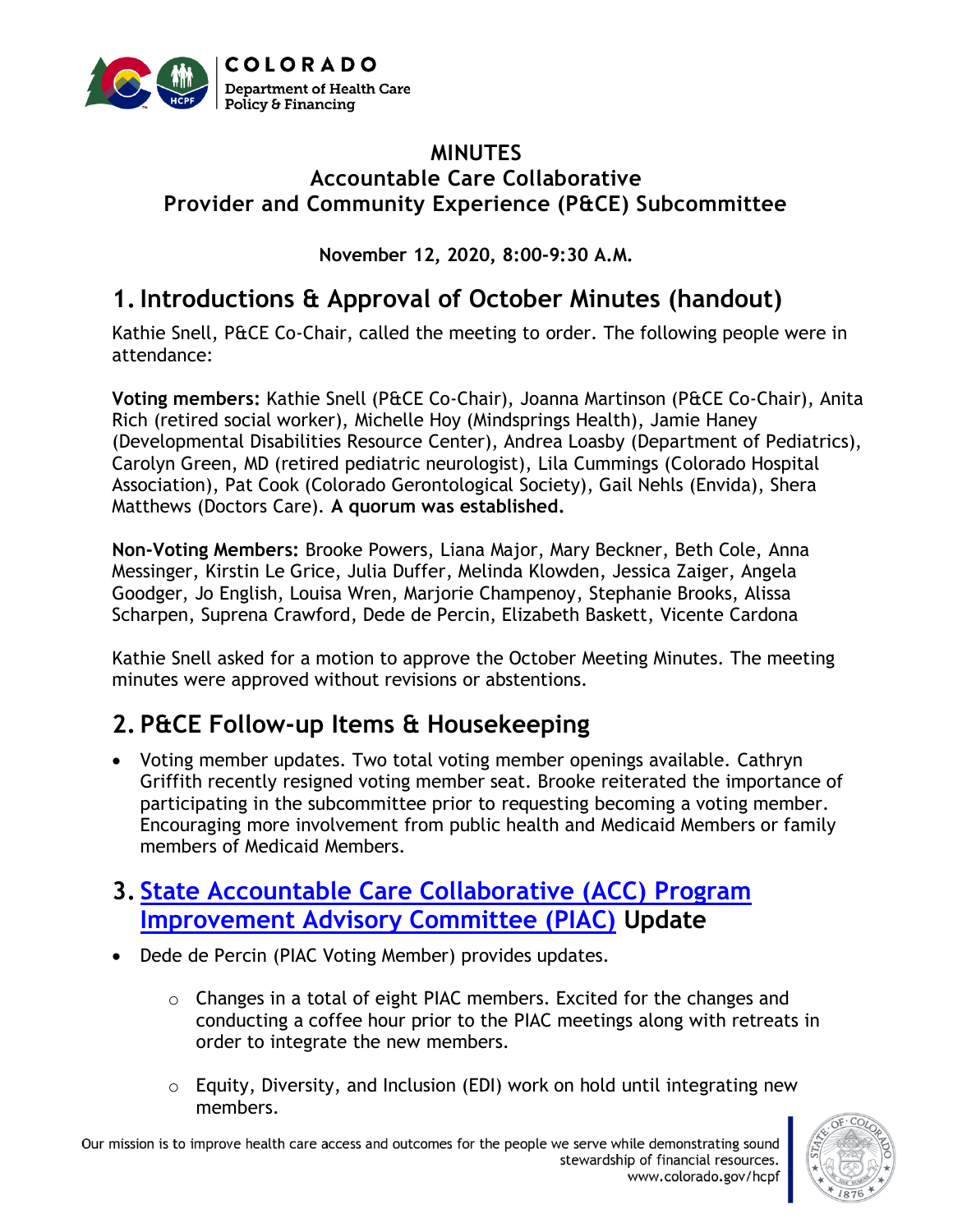- o Discussion around Alternate Payment Model 2.0 and the complexities from COVID-19.
- $\circ$  P&CE presented on its work over the last quarter and presented a Care Coordination recommendation to the PIAC for consideration.
- $\circ$  Discussion of the likelihood in a public health emergency extension beyond January 2021.
- Joanna Martinson (P&CE Co-Chair) provides updates on the P&CE Regional Accountable Entity (RAE)-to-RAE Transition Process Recommendation Approved
	- $\circ$  Recommendations included a RAE-to-RAE transitions of care process and the care coordination referral form.
	- o Joanna shared the executive summary of the recommendations.
	- $\circ$  PIAC approved the recommendation which will then be reviewed internally at the Dept. and then further discussed with the RAEs.

### **4. Workgroup Updates & Discussion**

Joanna Martinson, P&CE Co-Chair, 20 minutes (8:20-8:40)

- Access to Specialty Care Workgroup Lila Cummings & Vicente Cardona, Co-Chairs
	- $\circ$  Update from last meeting. Discussion of provider recruitment with Scott Linbloom from Healthcare Policy and Finance (HCPF). HCPF is looking to recruit over 10,000 new providers by June 2021. Discussion around overcoming payment and reimbursement stigmas for providers accepting Medicaid members. Also discussed the data of specialty care providers available to Medicaid members and how this informs recruitment efforts. Next meeting to explore action plans.
	- o Brooke shared how this effort is aligned with one of the Governor's Wildly Important Goals (WIGs).
	- o Shera Matthews recommended focusing on larger practices to accept Medicaid members.
	- o Working group representation is currently adequate.
	- $\circ$  Discussion of the importance of eConsults. Andrea Loasby shares that she is happy collaborate because of her knowledge in this area.
- Care Coordination Workgroup Joanna Martinson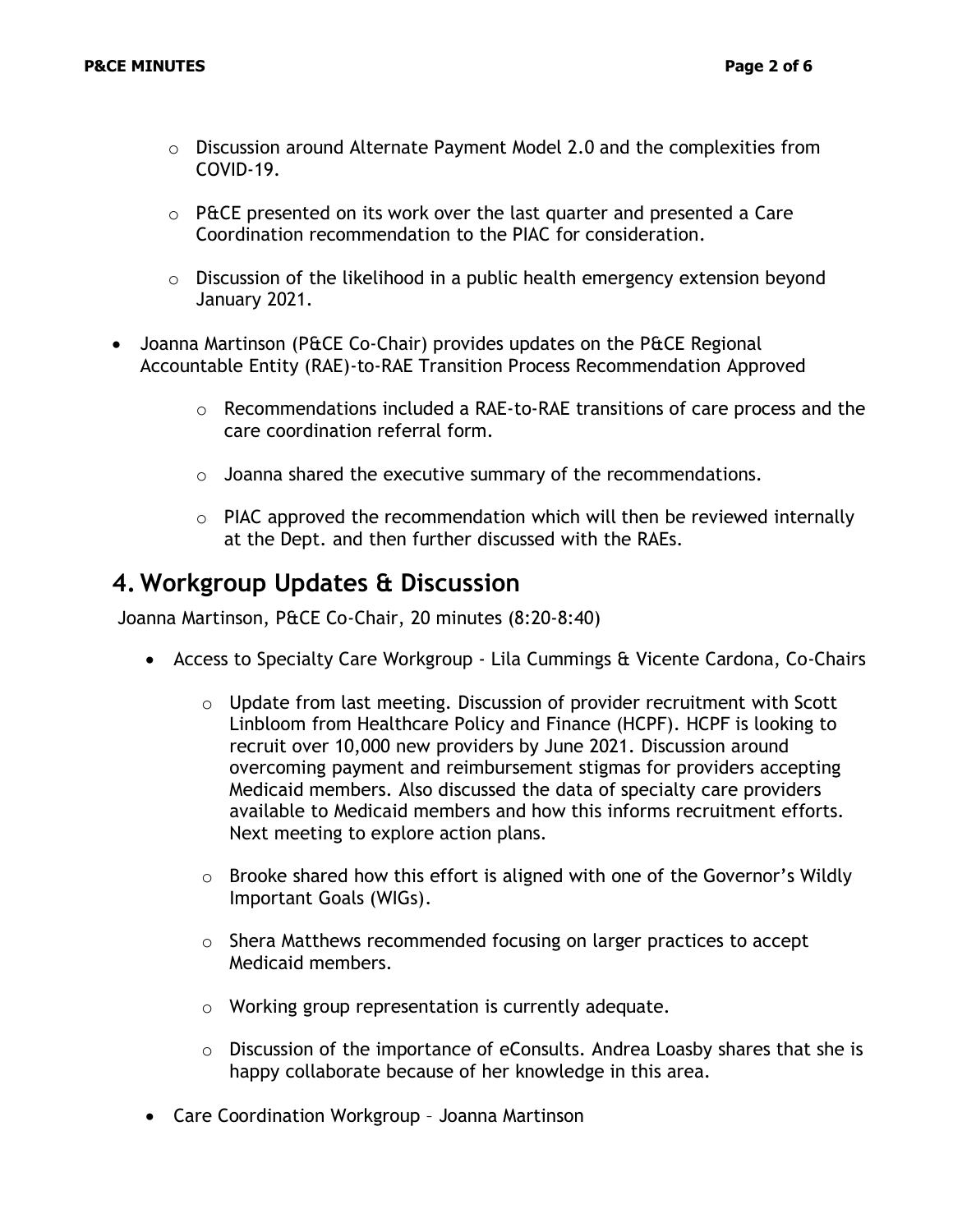- $\circ$  Updates from last meeting. Looking for a Co-Chair since Joanna has become a P&CE Subcommittee co-chair.
- o Also working to recruit diverse provider and other entity representation to the work group.
- o Looking to change the workgroup date to encourage more participation.
- o Awaiting more direction from this meeting prior to moving forward with next steps.
- Care Coordination [within the ACC Population Management Framework](https://www.colorado.gov/pacific/sites/default/files/Provider%20and%20Community%20Experience%20PIAC%20Subcommittee%20PowerPoint%20November%202020.pdf) Liana Major & Brooke Powers, HCPF
	- $\circ$  Liana provides an overview of how HCPF has refined the ACC focus to include: 1. member health improvement, 2. Medicaid cost control goals, and 3. RAE development of population management strategic plans. These efforts also align with the Governor's goals.
	- o Overview of the statewide approach to addressing member health. 3 tier pyramid:
		- Top Tier Complex Care Management top 5% and most complex
		- Middle Tier Condition Management 15% chronic and potential emerging complex
		- Bottom Tier Prevention Support and Resources 80% and includes preventive and functional care, and community and social support
	- o RAEs submit deliverables to HCPF that report on their work with these populations and care coordination.
	- $\circ$  HCPF has selected 10 higher cost conditions for focus: maternity, diabetes, hypertension, cardiovascular disease, asthma, Chronic Obstructive Pulmonary Disease (COPD), anxiety, depression, chronic pain, and Substance Use Disorder (SUD).
	- o HCPF in collaboration with the RAEs are working to define care coordination for members with multiple chronic conditions.
	- $\circ$  Majority of members fall in the bottom tier (Prevention Support and Resources) which is lower intensity of services.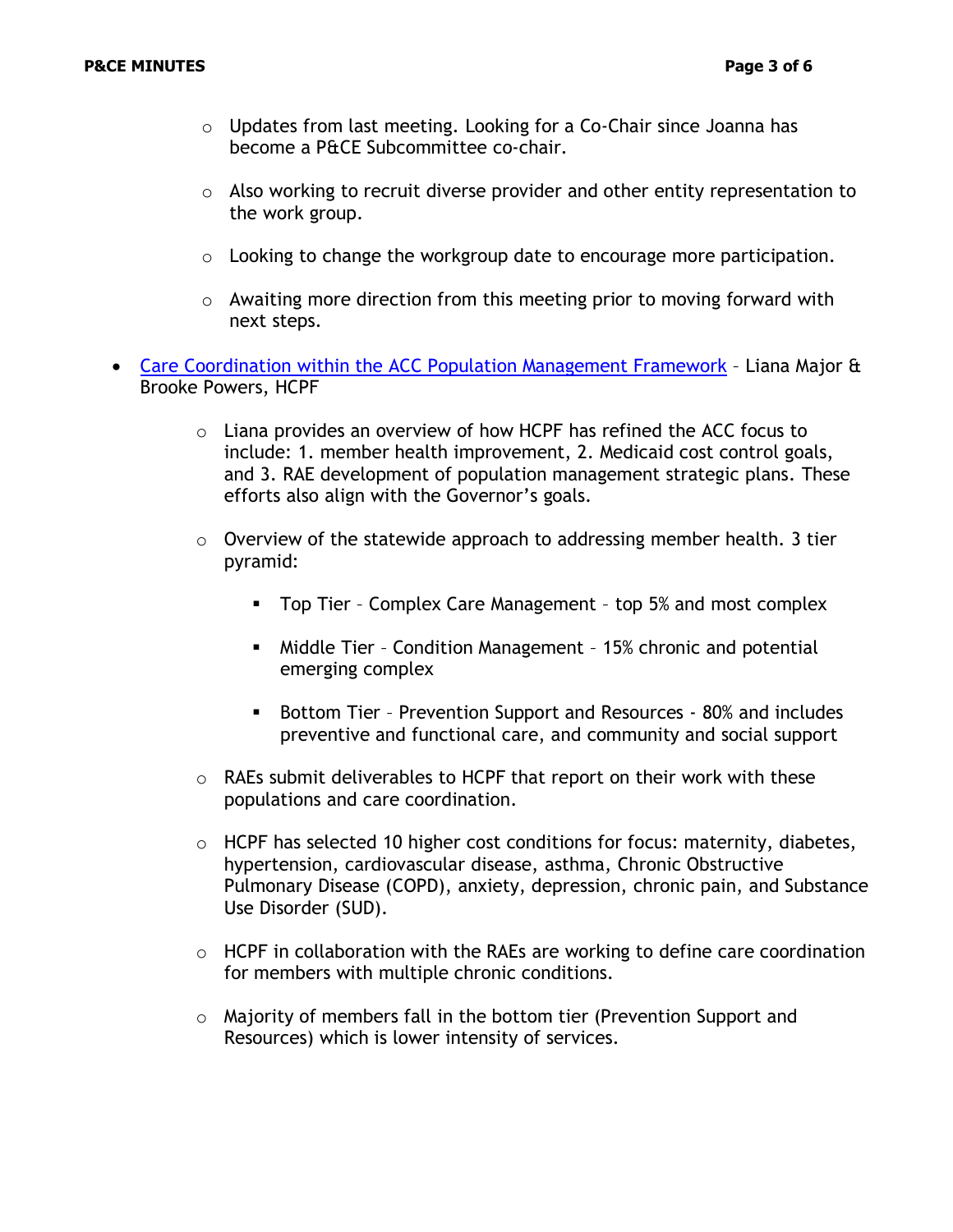- $\circ$  Anita shared concerns about the bottom tier (80% of the population) not getting forgotten due to not having specific diagnoses or being in the top two tiers, especially considering we are in the middle of a pandemic.
- $\circ$  Liana acknowledges how this presentation may not capture the nuances of other important support services occurring at the bottom tier. Additionally, this model may have limitations and may change/evolve over the next 12 months.
- $\circ$  Complex Care is currently defined as a member costing \$25,000 or more a year. However, this definition may evolve.
- o Discussion over equity concerns, health disparities, and interventions for disadvantages populations which may not account for a large percentage of the RAEs performance metrics. These discussions and new data around specific health disparities are currently being conducted with HCPF and the RAEs.
- o Overview of Care Coordination Definitions.
	- **Deliberate Care Coordination** A range of deliberate activities to organize and facilitate the appropriate delivery of health and social services that support member health and well-being.
	- **Extended Care Coordination (ECC)** Activities targeted to specific members who require more intense and extended assistance and includes appropriate interventions. Care plan or face to face interaction.
- $\circ$  Discussion around the plan when social services are not available and how does complex care and coronavirus disease of 2019 (COVID-19) interact.
- $\circ$  RAEs shared some of their efforts and interventions to include movement across different tiers with supports and addressing emerging conditions.
- $\circ$  Overview of ECC performance data across the RAEs, the use of this data in the RAEs Performance Pool Metric, and the importance of refining the definition of ECC. There is currently a variation across the RAEs in how they define ECC. For example, what is counted as a care plan?
- o Liana requests feedback regarding the following questions:
	- How does care coordination align with the population health framework?
	- What activities should count for extended care coordination?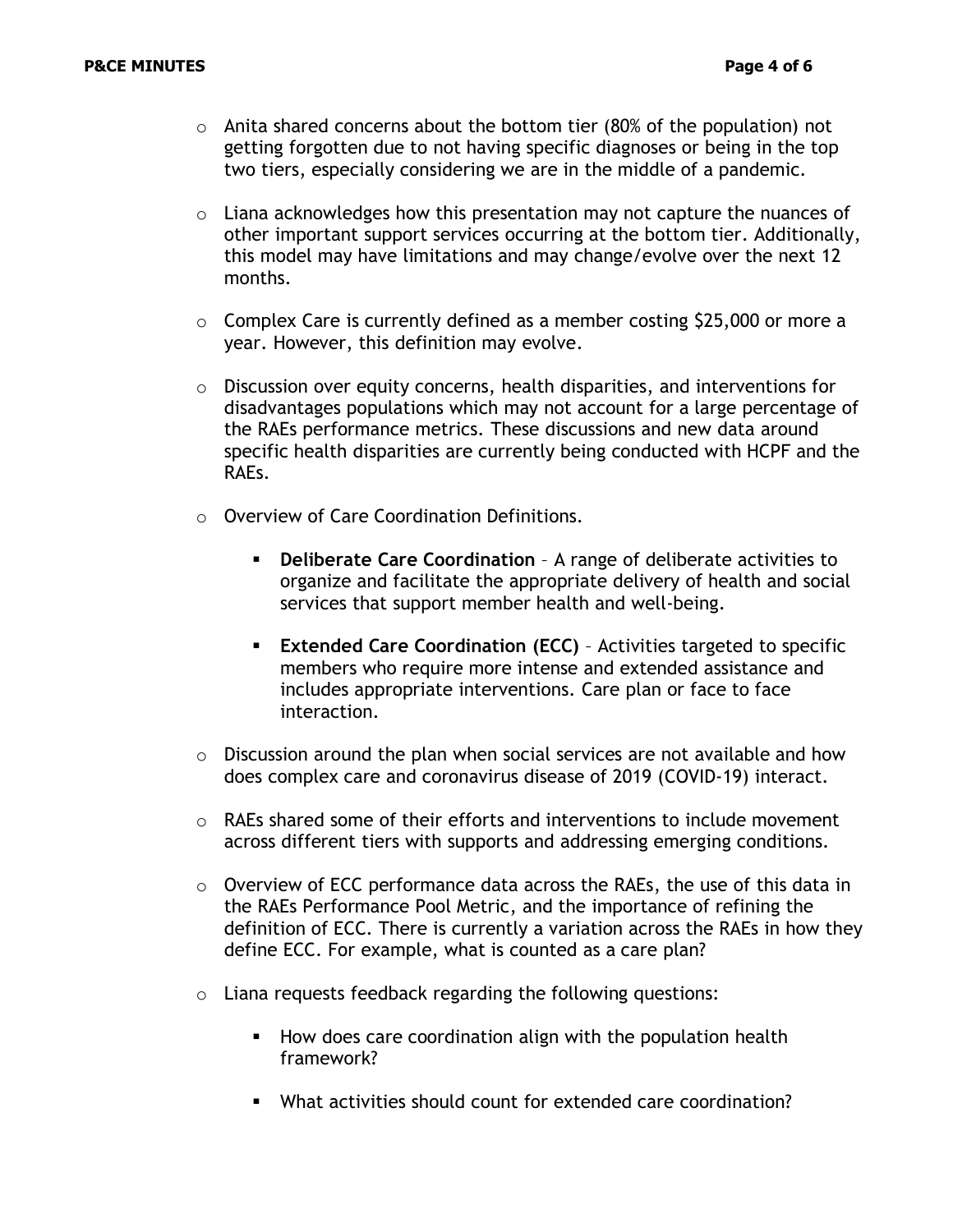- What revisions to these definitions should be considered for next year?
- $\circ$  Anita shared concerns with needing more clarity on the outcome goal of ECC and building out the definition and metrics from there.
- Members with Complex Care Needs Sabine Durand, HCPF
	- o Sabine provides an overview of HCPF's Risk Stratification Dashboard.
	- o Andrea Loasby asks if practices could have access from the RAEs to avoid duplicate work. She shares that practices do receive complex member data but not able to manipulate.

## **5. [Provider Interim Payment Program](https://www.colorado.gov/hcpf/integrated-care-provider)**

Amanda Jacquecin, HCPF

- Overview of program, partnerships, model, and timeline.
	- o Interim Payments for providers adversely impacted by the COVID-19 Pandemic, that provide Primary Care integrated with either Behavioral Health or Dental Services.
	- o First payment (\$50,000) occurred in October 2020.
- Overview of Primary Care Medical Providers (PCMPs) selected open to 115 practices with the following criteria:
	- o Capitated payments are not included.
	- o Small PCMPs providing integrated care (behavioral health and/or dental).
	- o Billed less than \$70 in Quarter 4 (Q4) of Calendar Year 2019.
- 14 small Health First Colorado enrolled practices applied.
- Overview of the previous eligibility process and requested feedback to better understand why more providers did not apply.
	- $\circ$  Discussion of the application process and practice internal resources that assisted in the application process. Recommendation to share how experienced practices navigated the application process with other potential applicants.